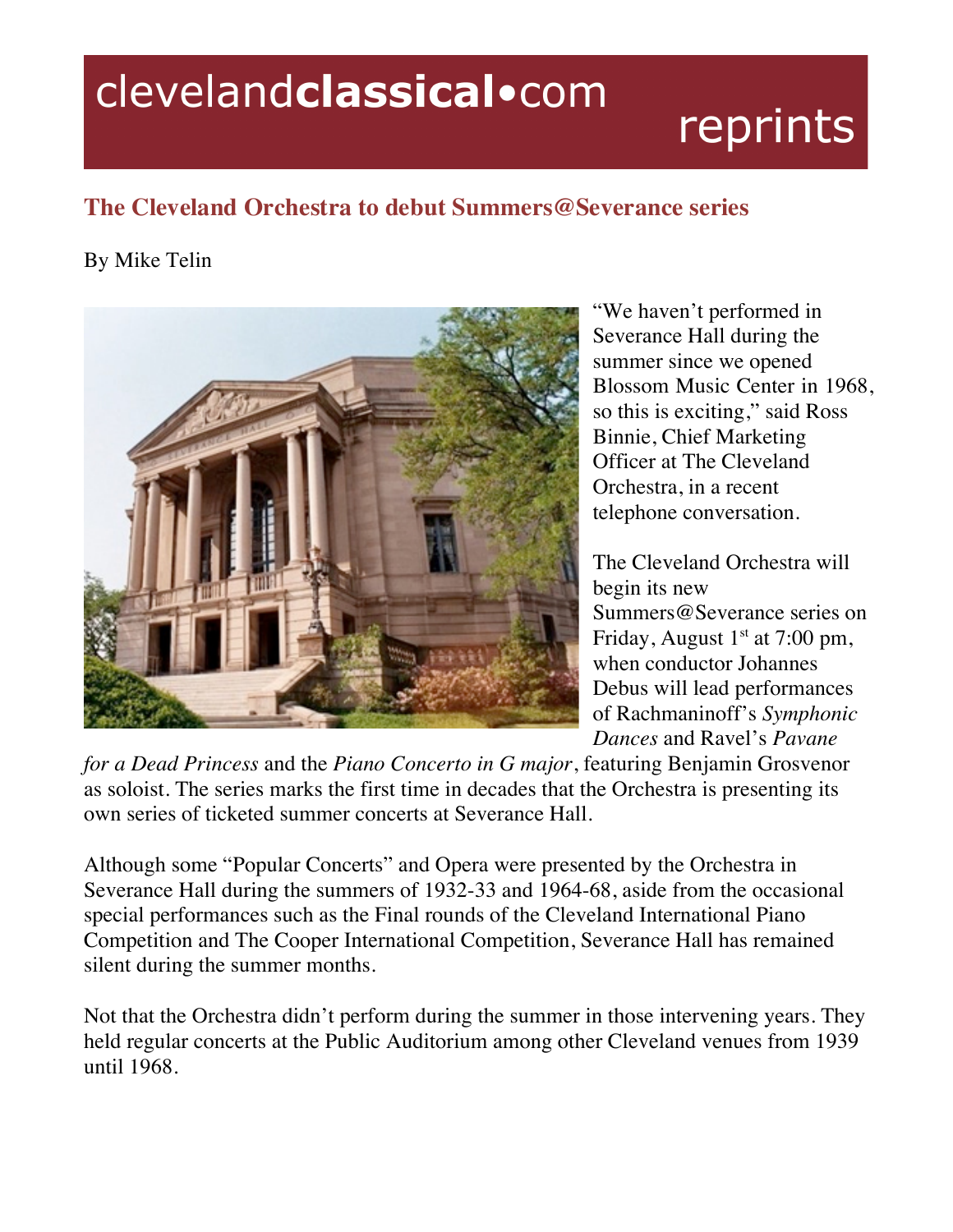Why does Binnie believe this is the right time to begin a series such as this? "I think the primary reason is the transformation that has happened in University Circle in the last few years, " he said. "The change is so dramatic and the area is really buzzing with life now on a year-round basis. So it seemed an oversight not to have our doors opened as well to anyone wants to come to hear our concerts indoors in a relaxed atmosphere in the summer." Binnie adds that the series is designed to expand the ensemble's summertime offerings and showcase the Orchestra as an integral part of its home neighborhood yearround.

Another reason Binnie believes the time is right is because of the success of the Orchestra's Fridays@7 series. Like that popular offering, Summers@Severance concerts will last one hour. The Front Terrace will be open before and after each concert, with beverage service and seating areas. Special "happy hour" drink prices will be featured in the hour prior to each concert. Following the performance, everyone is invited to enjoy the evening outdoors with fellow concertgoers. "Our goal is to create a sublime night of music with some wine and great company. So for those people who may want to come to a Severance Hall concert but have never been before, this is just another option, and I'm very excited about it."

On Friday, August 15, Jahja Ling will lead an all-Beethoven program that includes the Overture to *The Creatures of Prometheus, Symphony No. 4* and the *Choral Fantasy*, featuring pianist Orion Weiss and the Blossom Festival Chorus. The concert is presented in conjunction with Cleveland's hosting of the 2014 Gay Games, August 9-16, and will be one of several official cultural events for the Games. "This is an important partnership," Binnie points out. "It's a big event coming to town and showcasing Cleveland as a cultural hub is an essential part of the Games. The Cleveland Orchestra is certainly part of that cultural theme. We want to show off our great orchestra and our great city to as many people as possible, and having this opportunity to do that in Severance Hall is terrific."

For the August 29 concert, the Orchestra will partner with area colleges and universities as a special kick-off to the fall semester. Franz Welser-Möst will lead a program that includes Jörg Widmann's *Lied* and *Flûte en suite* (for flute and orchestra) with principal flutist Joshua Smith, and Brahms's *Symphony No. 1*. The concert is also part of a threeconcert set — the other two are at Blossom — that gives audiences the chance to hear the music that will be presented during TCO's September European tour.

How long has this series been in development? "We started thinking about it last summer. The easy part is having the idea, the hard part is the execution. Our Director of Artistic Planning, Mark Williams, is a unique talent," Binnie said, pointing out that in addition to the winter subscription series, the planning puzzle also included international and national touring, local run-outs, the Miami residency, and the neighborhood residency,